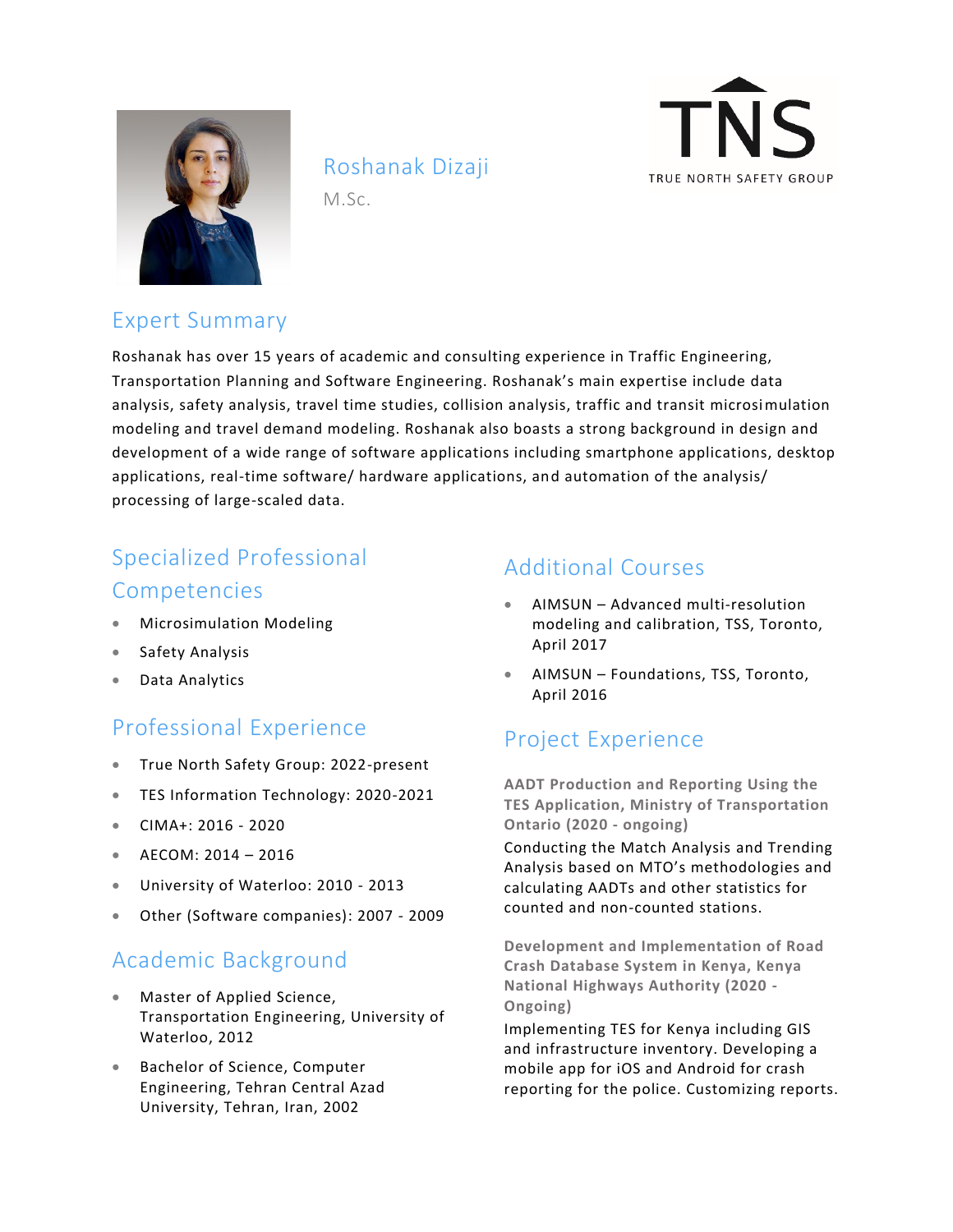**TES Application Enhancement, York Region (2021 - ongoing)**

Conducted AADT production, Safety Performance Functions development and Network Screening analysis (2015-2019) for intersections and road segments within the TES Software; Additionally, developed and enhanced a predictive Signal Warrant algorithm based on the OTM Book 12.

**Development of Safety Performance Functions and Network Screening, City of Ottawa (2020)**

Conducted data analysis and AADT prediction. Developed Sliding Window algorithm and Curve/ Tangent analysis to be used in development of Safety Performance Functions for intersections and midblocks. Identified the result network screening candidate sites for in-service road safety review.

**Development of Safety Performance Functions and Network Screening, City of Hamilton (2020)**

Developed an automation tool for generation of work order numbers for importing the ATR and TMCs into the TES software. Conducted the AADT prediction analysis for development of Safety Performance Functions.

**Development of Safety Performance Functions and Network Screening, City of Guelph (2020)**

Developed an automation tool to import the ATR data (with the PDF format) into TES. Conducted data analysis and AADT prediction for development of Safety Performance Functions for intersections and midblocks.

**Development of Safety Performance Functions and Network Screening, City of Markham (2020)**

Conducted data analysis and AADT prediction for development of Safety Performance Functions for intersections and midblocks.

**Calibration of Safety Performance Functions and Network Screening, City of Niagara (2020)**

Conducted data analysis. Calibrated the Safety Performance Functions for intersections and midblocks.

**Development of Safety Performance Functions and Network Screening, Region of Halton (2020)** 

Conducted data analysis for development of Safety Performance Functions for intersections and midblocks.

**Development of Safety Performance Functions, City of Brampton (2020)** 

Conducted data analysis and AADT prediction for development of Safety Performance Functions for intersections and midblocks.

**Development of Site Selection for Red Light Cameras, City of Guelph (2020)** Conducted Red Light Camera analysis to identify the candidate sites for red light camera installation for signalized intersections.

**Development of Site Selection for Red Light Cameras, City of Niagara (2020)**

Conducted Red Light Camera analysis to identify the candidate sites for red light camera installation for signalized intersections.

### **2016 Travel Time Studies – Ministry of Transportation Ontario (2017)**

Conducted a detailed travel time analysis in support of MTO's 2016 Travel Time study. Designed and developed several automation tools which processes the 2016 GPS and TomTom data.

**Development of Reference Coding System for GTAA – Ministry of Transportation Ontario (2016)** 

Designed and developed an automation tool which conducts detailed segmentation analysis at Meso level for MTO's Travel Time Studies. The tool processes and analyzes a large-scale GPS data.

### **De-Icing Extension – Ministry of Transportation Ontario (2016)**

Developed a tool which conducts the data processing including data integration and data aggregation for 20 km extension of the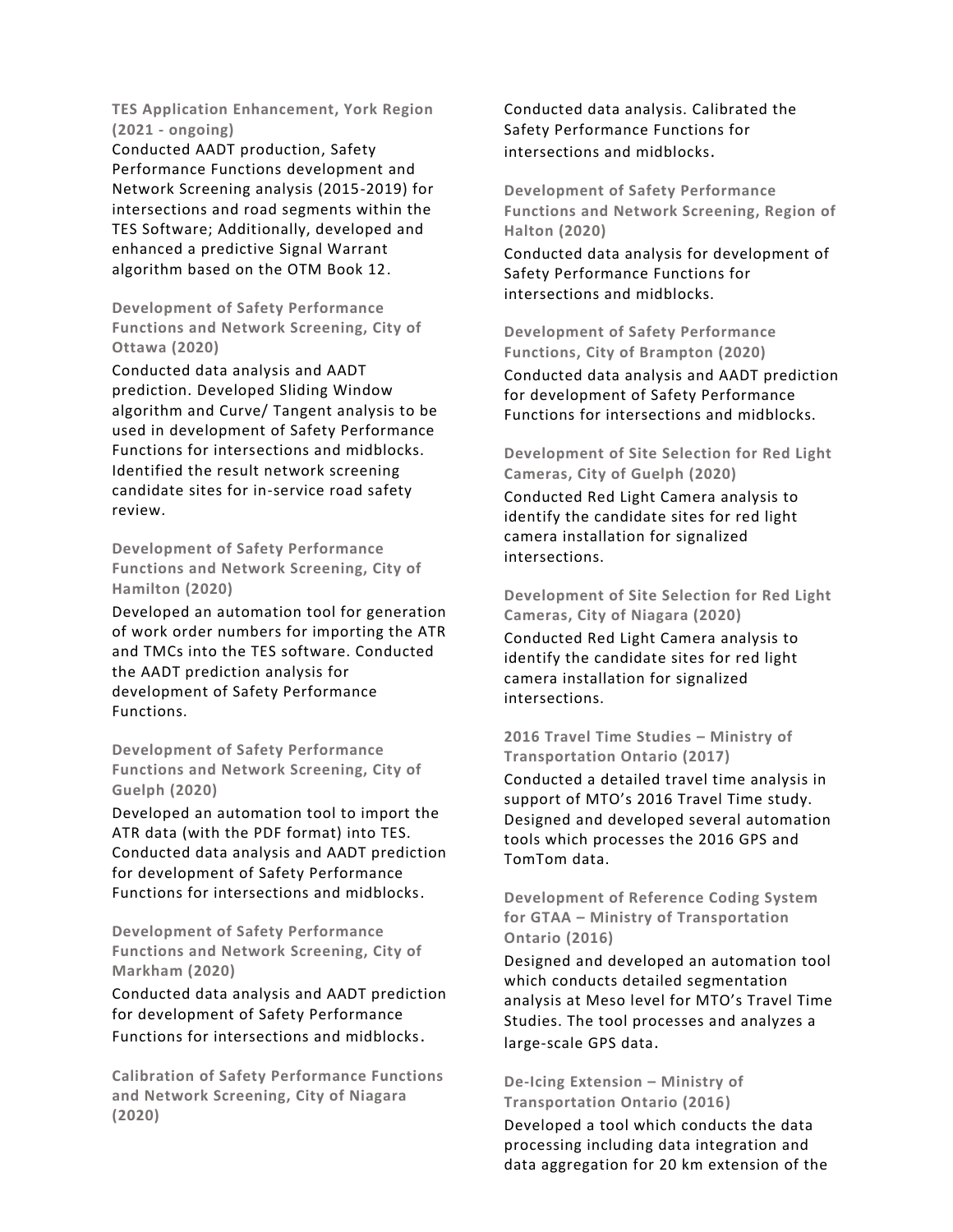test area in Ontario. The data is then analyzed, and the required performance measures are estimated.

**Transportation Risk Management, Nuclear Waste Management Organization (2016)** Developed a tool to generate a list of bounding collisions for road and rail modes based on event trees; to process the MTO's historical traffic collision data and identify the bounding collisions for road and rail modes; and to analyze the bounding collision data and estimate the collision probabilities.

**Developing Collision Modification Factors (CMFs) for intersection countermeasures, Ministry of Transportation Ontario (2016)** Developed a software tool which processes the countermeasure data and converts it to XML format data to be used in Safety Analyst software.

**Feasibility Study for HOTL on Hwy 400 – Ministry of Transportation Ontario (2018)** Undertook detailed traffic analysis in support of feasibility study and business case for High Occupancy Toll (HOT) Lanes on one of the five corridors in Central Region (i.e., Hwy 400). Different horizon scenarios are being developed and analyzed for this assignment to understand the future operational constraints.

**CN South Milton Industrial Precinct Transportation Modeling – Region of Halton (2017)** 

Undertook detailed traffic analysis in support of Region of Halton's assessment study reviewing the impacts of truck operation at the proposed CN Milton Logistics Hub ("the Terminal") in terms of potential negative environmental outcomes (i.e., air and noise pollution) and traffic impacts to the adjacent regional road system.

**Metropolitan Expressway – Major Reconstruction – Ministry of Transportation of Quebec (2017)** 

Undertook detailed traffic analysis in support of the major reconstructions of Metropolitan Expressway in Quebec. An Aimsun model was first developed and calibrated to the existing condition to understand the traffic

operation. Many staging scenarios have been

developed for this assignment using Aimsun model to understand the traffic impact of the construction at each stage.

**Area 47 EA – City of Brampton (2016)**  Undertook detailed traffic analysis in support of the Environmental Assessment Study in accordance with the recent Highway 427 Industrial Secondary plan (Area 47) Transportation Master Plan Study: Developed and calibrated the existing micro– simulation VISSIM model as well as the existing and horizon AM and PM peak period models.

**Waterloo LRT – Region of Waterloo (2015) -** Conducted VISSIM micro-simulation traffic operations analysis and Synchro9/ SimTraffic9 traffic staging analysis along LRT corridor to determine the most effective traffic signal timings. Analyzed the traffic signal design and the Transit signal priority treatments for more than 50 intersections along the corridor to accommodate public transit and vehicular traffic.

#### **Hwy 427 Extension – Ministry of transportation of Ontario (2015)**

Conducted VISSIM micro-simulation analysis and Synchro9 analysis to assess the traffic operation of the Hwy 427 for the extension of over 12 km. Developed, calibrated, validated and analyzed the VISSIM microsimulation model for the existing and horizon for AM and PM peak periods.

**Highway 401 Widening – Ministry of transportation of Ontario (2015)** 

Conducted the VISSIM micro-simulation traffic operations analysis and Synchro9/ SimTraffic9 traffic staging analysis to assess the traffic operations for existing and staging conditions within the study area.

#### **Sheppard East LRT – Metrolinx (2014)**

Developed, calibrated and analyzed the VISSIM micro simulation model for the existing condition LRT corridor for AM and PM peak periods. The model was developed for the 13-kilometre LRT transit line.

**Western Rd & Sarnia Rd EA – City of London (2015)**